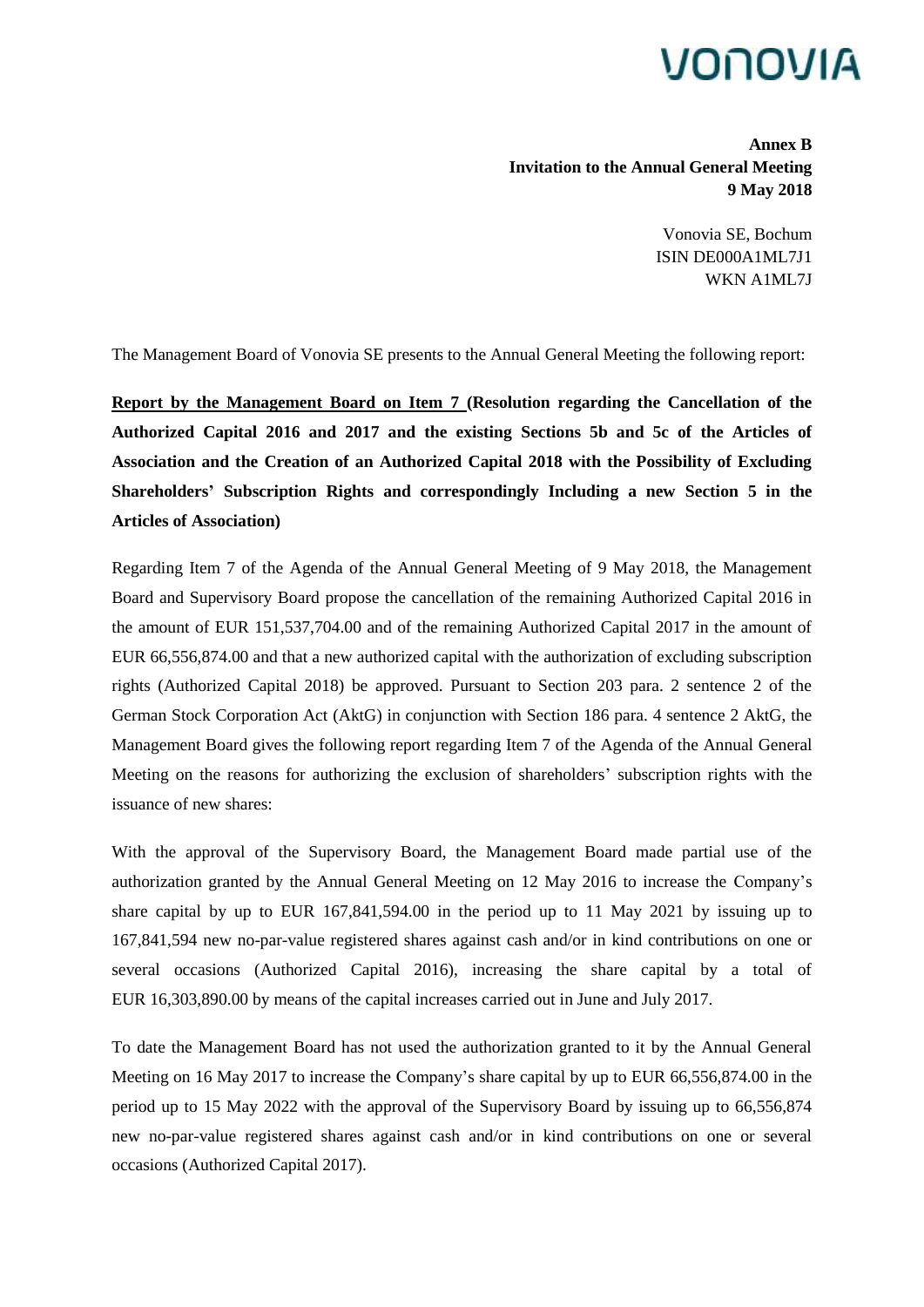Therefore, Section 5b of the Articles of Association currently contains an Authorized Capital 2016, that authorizes the Management Board, to increase the Company's share capital by up to EUR 151,537,704.00 with the consent of the Supervisory Board by issuing up to 151,537,704 new no-parvalue registered shares against cash and/or in kind contributions on one or several occasions. Section 5c of the Articles of Association currently contains an Authorized Capital 2017, that enables the Management Board, with the approval of the Supervisory Board, to increase the Company's share capital on one or several occasions by up to EUR 66,556,874.00 by issuing up to 66,556,874 new nopar-value registered shares against cash and/or in kind contributions.

Germany's and Austria's residential property market is still characterized by intense competition for attractive residential property portfolios. The Company is therefore dependent on being able to flexibly increase its own funds quickly and comprehensively. Therefore, an increase of the authorized capital up to 50% of the Company's share capital, as permitted by law, is proposed. The structure of the existing authorized capitals shall be revised by way of consolidation and be realized in a new Authorized Capital 2018. Therefore, the Authorized Capital 2016 and Authorized Capital 2017 are to be cancelled.

The new authorized capital (Authorized Capital 2018) proposed in Item 7 of the Agenda of the Annual General Meeting of 9 May 2018, is designed to enable the Management Board, with the approval of the Supervisory Board, to increase the Company's share capital by up to EUR 242,550,413.00 in the period up to 8 May 2023, by issuing up to 242,550,413 new no-par-value registered shares against cash and/or in kind contributions on one or several occasions. The volume of the new Authorized Capital 2018 is therefore 50% of the Company's current share capital.

Should the Company's registered share capital change up until the date of the Annual General Meeting, the Management Board and Supervisory Board will submit an appropriately adapted resolution proposal for approval that provides for a nominal amount for the Authorized Capital 2018 that is to be created, which will correspond to 50% of the registered share capital of the Company on the day of the Annual General Meeting.

The purpose of the Authorized Capital 2018 is to enable the Company to continue to raise the capital required for the further development of the Company at short notice by issuing new shares and to give it the flexibility to benefit from a favorable market environment at short notice in order to cover its future financing requirements. As the decisions regarding covering future capital requirements generally need to be made at short notice, it is important that the Company is not dependent on the rhythm of the Annual General Meetings or on the long notification period for convening an Extraordinary General Meeting. The legislator has accommodated these circumstances with the instrument of "authorized capital".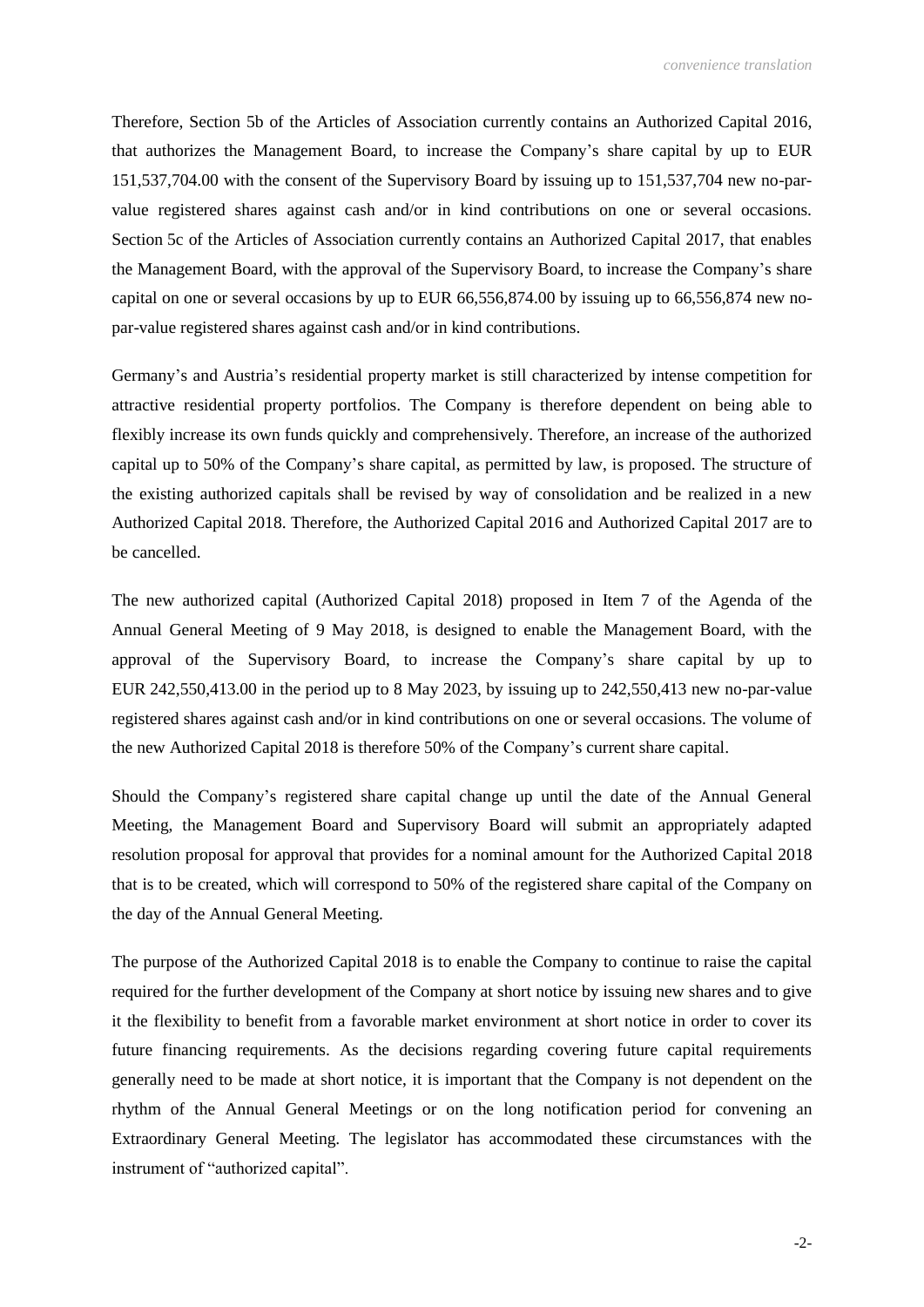When using the Authorized Capital 2018 in order to issue shares in return for cash contributions, the shareholders are in principle entitled to a subscription right (Section 203 para. 1 sentence 1 AktG in conjunction with Section 186 para. 1 AktG). The issuance of shares coupled with the granting of an indirect subscription right within the meaning of Section 186 para. 5 AktG is, by law, not to be classified as the exclusion of subscription rights as the shareholders are awarded the same subscription rights as with a direct subscription. For technical reasons, just one or more banks or one or more undertakings operating pursuant to Section 53 para. 1 sentence 1 the German Banking Act (KWG) or Section 53b para. 1 sentence 1 or para. 7 KWG will be involved in the handling thereof.

Nonetheless, with the approval of the Supervisory Board, the Management Board shall be authorized to exclude subscription rights under certain circumstances.

- (i) With the approval of the Supervisory Board, the Management Board shall be authorized to exclude subscription rights for fractional amounts. The purpose of this subscription rights exclusion is to facilitate an issuance fundamentally involving shareholder subscription rights, as it results in a subscription ratio which is technically feasible. The value of each shareholder's fractional amount is generally low and as such their potential dilutive effect is also deemed to be low. In contrast, the cost of an issue without such an exclusion is considerably greater. The exclusion therefore makes the issue more practicable and easier to implement. New shares for which shareholders' subscription rights are excluded as they are fractional amounts are put to the best possible use for the Company by being sold on the stock exchange or by other means. The Management Board and Supervisory Board consider the potential exclusion of subscription rights for these reasons to be objectively justified and, weighed against the interests of the shareholders, to also be appropriate.
- (ii) Furthermore, the Management Board shall be authorized, with the approval of the Supervisory Board, to exclude subscription rights insofar as it is necessary to grant the holders/creditors of convertible bonds, warrant bonds, profit participation rights and/or participating bonds (or combinations thereof) (hereinafter collectively "**bonds**") subscription rights to new shares. The issue conditions of bonds with conversion or option rights or obligations regularly include an anti-dilution provision that grants the holders/creditors subscription rights to new shares issued in subsequent share issuances and on the basis of other specific measures. The holders/creditors are thus treated as if they were already shareholders. For bonds to feature such an anti-dilution measure, shareholders' subscription rights for these shares have to be excluded. This serves to facilitate the implementation of the issuance of the bonds and is therefore in the interests of the shareholders regarding an optimum financial structure for the Company. Further, the exclusion of subscription rights for the holders/creditors of bonds has the advantage that, in the event that the authorization is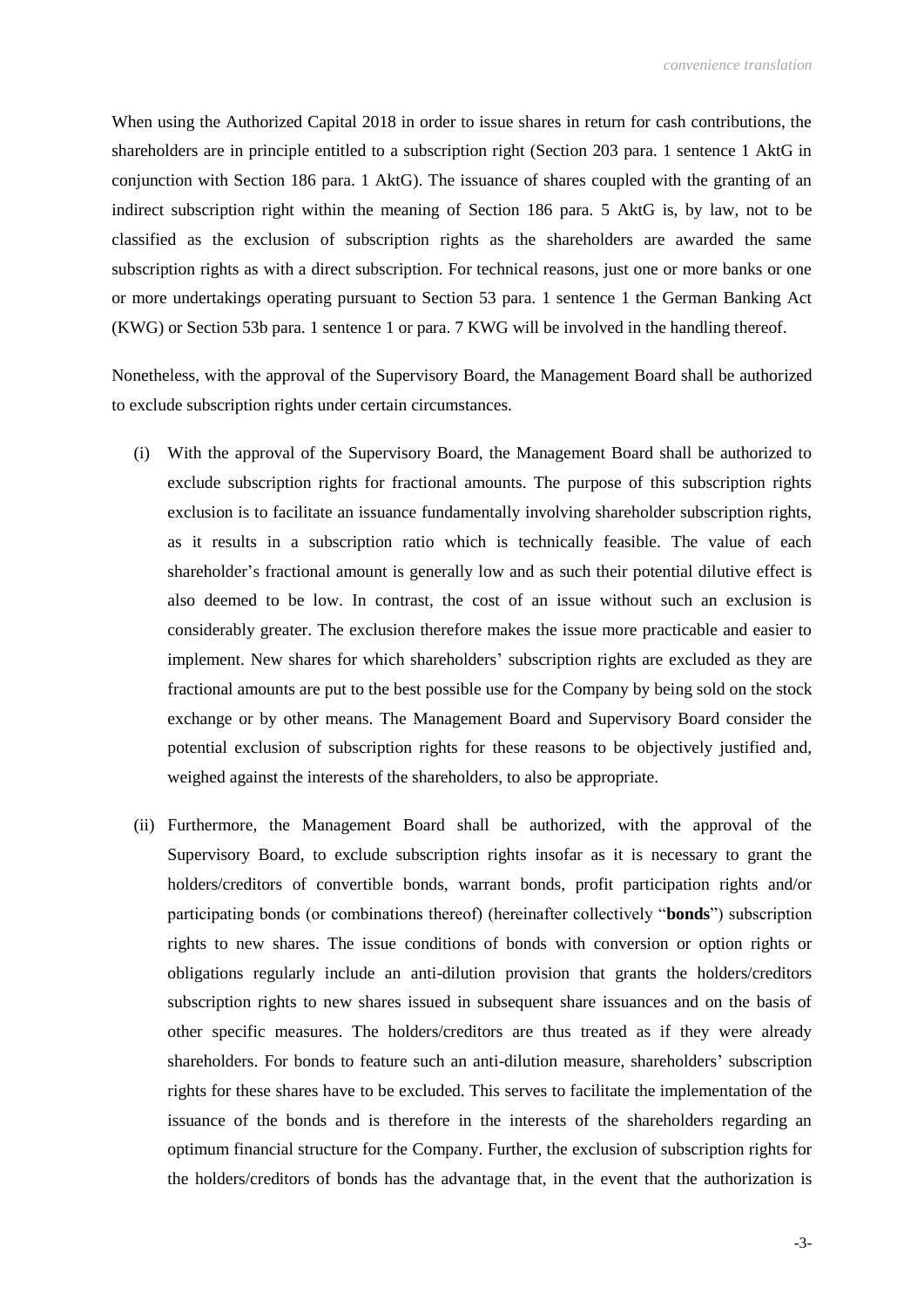exercised, the option or conversion price does not have to be reduced for the holders/creditors of existing bonds in accordance with the corresponding bond conditions. This allows for a great inflow of funds and is therefore in the interests of the Company and its shareholders.

(iii) Subscription rights may additionally be excluded in the case of cash capital increases provided that the shares are issued at a price that does not significantly undercut the stock market price and such a capital increase does not exceed 10% of the share capital, in fact – since it is Authorized Capital – neither at the time the authorization becomes effective nor  $-$  if this amount is lower – at the time it will be exercised (simplified exclusion of subscription rights pursuant to Section 203 para. 1 and para. 2 AktG and Section 186 para. 3 sentence 4 AktG).

The authorization enables the Company to react flexibly to favorable capital market situations and to issue new shares very quickly, i.e. without meeting the requirement of a two week subscription offer period. The exclusion of subscription rights enables the Company to act quickly and to place shares close to the stock market price, i.e. without the general discount required in connection with subscription right issuances. This creates the parameters for achieving the highest possible disposal amount and for the greatest possible strengthening of the Company's equity. The authorization of the simplified exclusion of subscription rights is objectively justified not only by the fact that a greater cash inflow can often be achieved as a result.

The authorization to exclude subscription rights in the event of capital increases must not exceed 10% of the Company's share capital either at the time at which this authorization becomes effective or – if this amount is lower – at the time at which it is exercised.

The resolution proposal also provides for a deduction clause: The Company's own shares that are sold during the term of the authorization subject to the exclusion of shareholders' subscription rights pursuant to Section 71 para. 1 no. 8 sentence 5 half-sentence 2 AktG in conjunction with Section 186 para. 3 sentence 4 AktG are to be included in the 10% cap on the share capital. Any shares already issued or to be issued to satisfy bonds with conversion or option rights or obligations are also to be included in this cap, insofar as these bonds were issued during the term of this authorization without subscription rights in analogous application of Section 186 para. 3 sentence 4 AktG. Shares issued during the term of this authorization in direct or in analogous application of Section 186 para. 3 sentence 4 AktG on the basis of other corporate action and subject to the exclusion of shareholders' subscription rights are likewise to be included in this 10% cap on the share capital. This inclusion is effected in line with the shareholders' interests that their investments be diluted as little as possible.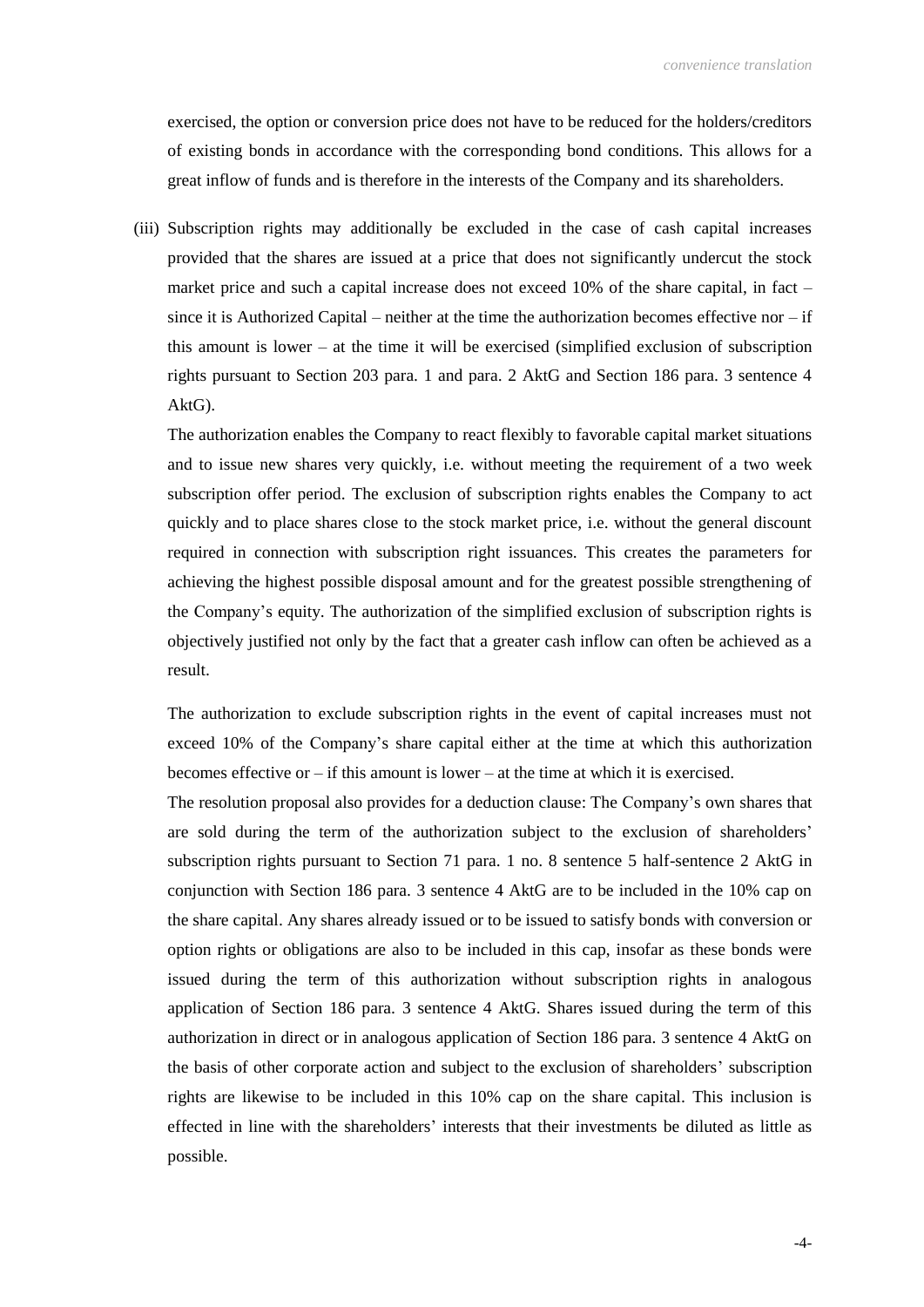The upper limit, decreased under the preceding inclusion clause, shall be increased again when a new authorization to exclude shareholder subscription rights pursuant to or in line with Section 186 para. 3 sentence 4 AktG issued by the General Meeting becomes effective after the decrease, to the extent of the reach of the new authorization, but up to a maximum of 10% of the share capital in accordance with the stipulations of sentence 1 of the respective paragraph. This is because in this case (or cases), the General Meeting again has the opportunity to decide on the simplified exclusion of subscription rights, meaning that the reason for inclusion had ceased to apply. When the new authorization on the simplified exclusion of subscription rights comes into force, the ban regarding the authorization for issuing the bonds without shareholder subscription rights that came into being by means of the use of the authorization for the issuance of new shares or for the issuance of bonds or by means of the sale of the Company's own shares shall lapse. On the basis of the identical majority requirements for such a resolution, the renewed authorization for the simplified exclusion of subscription rights will at the same time also contain – insofar as the statutory requirements are observed – a confirmation regarding the authorization resolution on the creation of the Authorized Capital 2018. In the event of a subsequent exercise of an authorization to exclude subscription rights in direct or analogous application of Section 186 para. 3 sentence 4 AktG, the deduction shall apply again.

The simplified exclusion of subscription rights is conditional to the issue price for the new shares not being significantly below the stock market price. Subject to specific circumstances in individual cases, any reduction compared with the current stock market price or a volume weighted stock market price over an appropriate number of trading days prior to the definitive determination of the issue price may not exceed approximately 5% of the stock market price in question. This takes into account the shareholders' need for protection from a dilution of the value of their investments. Determining an issue price close to the stock market price ensures that the value of subscription rights for the new shares would, in practical terms, be very low. The shareholders have the opportunity to maintain their relative investments by effecting additional stock market purchases.

(iv) Subscription rights may also be excluded in the event of capital increases against contributions in kind. The Company should remain able to acquire in particular – but not limited to – companies, parts of companies, shareholdings in companies (this may also be implemented by way of a merger or other transformation law measures) and other assets (including receivables), properties and property portfolios relating to an intended acquisition or to respond to offers of acquisitions or mergers in order to strengthen its competitiveness and to increase its profitability and its enterprise value. The exclusion of subscription rights should also serve to satisfy convertible bonds and/or warrant bonds or combinations thereof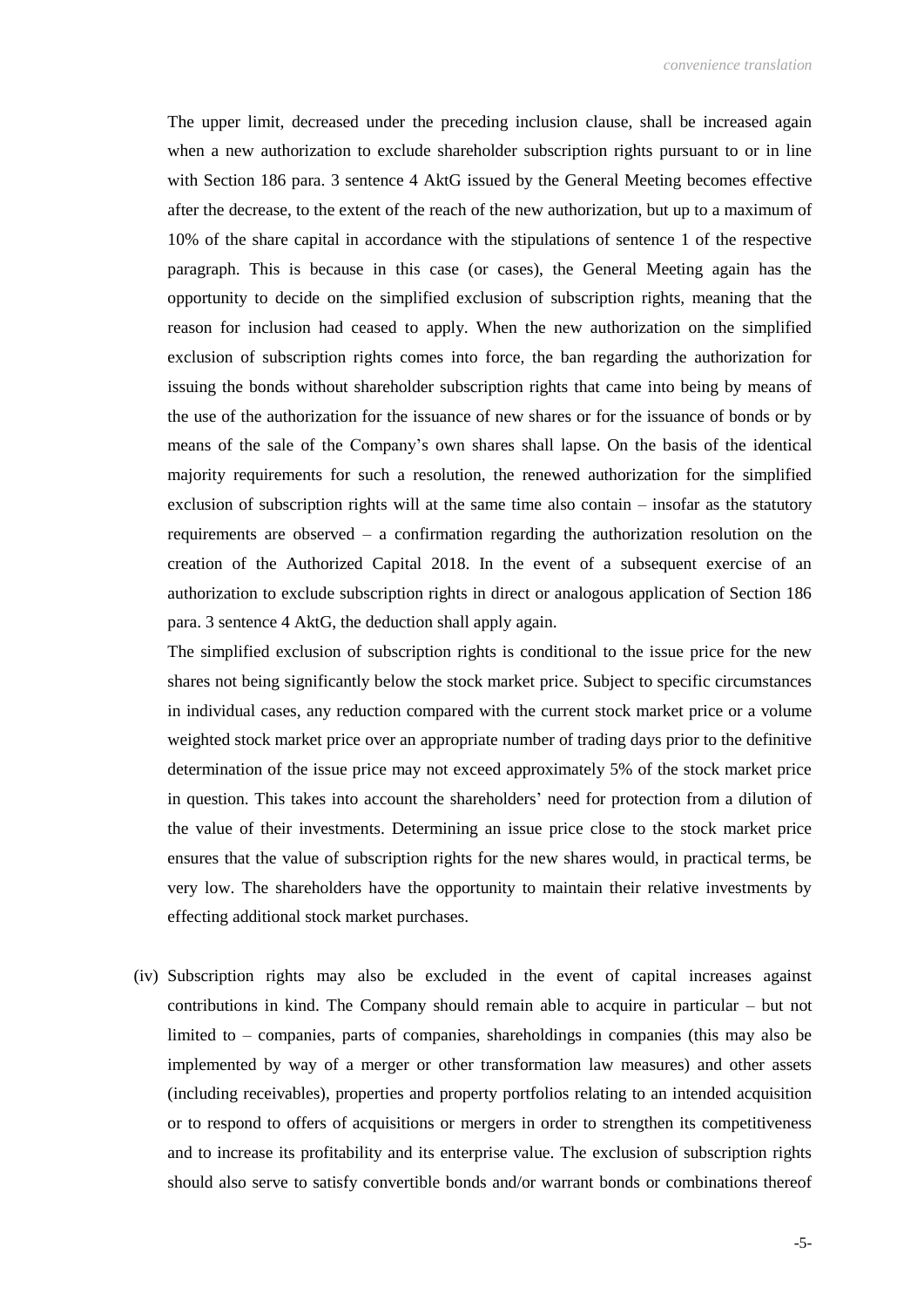issued against contributions in kind. Practice has shown that shareholders in attractive acquisition properties are in part very interested in acquiring the Company's (voting) shares as a consideration, for example in order to maintain a certain degree of influence over the contribution in kind. From the point of view of an optimum financing structure, another argument in favour of offering a consideration not only as cash payments, but also or exclusively in the form of shares is that, based on the degree to which new shares can be used as an acquisition currency, the Company's liquidity is protected, leverage is avoided and the buyer(s) participate in future price development opportunities. This improves the Company's competitive position in the event of acquisitions.

The option of using Company shares as an acquisition currency gives the Company the necessary scope to exploit such acquisition opportunities quickly and flexibly and enables it to acquire even large units in exchange for the granting of shares. Under certain circumstances, it should also be possible to acquire commodities (in particular property portfolios or shares in property companies) in exchange for shares. In both instances, shareholders' subscription rights must be excluded. As such acquisitions frequently have to happen at short notice, it is important that they are not, as a rule, depending on the usual annual rhythm of the Annual General Meeting or require an Extraordinary General Meeting, whose preparation and period of convening prevent a swift action. Authorized capital is needed which the Management Board can avail itself of quickly with the approval of the Supervisory Board.

The same applies to satisfying conversion and option rights or obligations relating to bonds. The shares are issued against contributions in kind, either in the form of the bond being contributed or in the form of consideration in kind relating to the bond. This leads to an increase in the Company's flexibility while satisfying the conversion or option rights or obligations. Offering bonds in lieu of or in addition to granting shares or cash payments can represent an attractive alternative that increases the Company's competitive chances in acquisitions due to their additional flexibility. The shareholders are additionally protected by the subscription rights to which they are in principle entitled when bonds with conversion or option rights or obligations are issued. In case the subscription rights for bonds were excluded, the interests of the shareholders were already taken into account in the assessment by the Management Board and Supervisory Board required in such a case. The instances in which subscription rights for bonds with conversion rights and obligations may be excluded are outlined in the report relating to the issue of the corresponding instruments.

If the opportunity occurs to merge with other companies or to acquire companies, parts of companies, shareholdings in companies or other assets, the Management Board shall, in each case, carefully consider whether it should exercise its authority to effect a capital increase by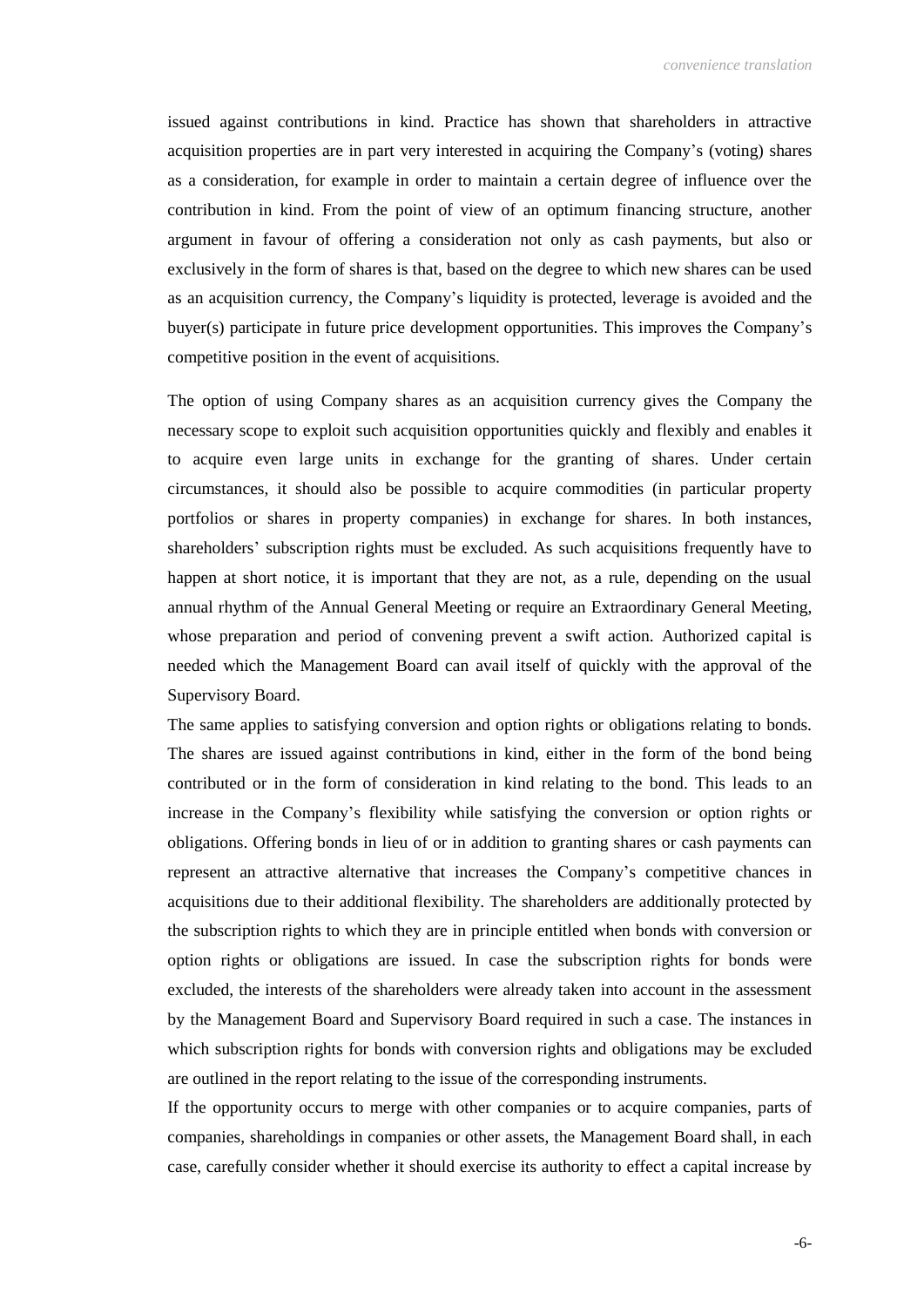granting new shares. This includes, in particular, determining the valuation ratio of the Company and the acquired company investment or other assets and determining the new shares issue price and the other share issue conditions. The Management Board shall only use the Authorized Capital 2018 if it believes the merger or the acquisition of a company or a share in a company or the investment acquisition in exchange for the granting of new shares is in the best interests of the Company and its shareholders. The Supervisory Board shall only grant its necessary approval if it has reached the same conclusion.

(v) Subscription rights may also be excluded to issue a share dividend (also known as *scrip dividend*) under which shares of the Company are used (including partially or optionally) to satisfy shareholder dividend claims.

It is intended, in particular, to enable the Company to pay a scrip dividend at ideal conditions. In the case of a scrip dividend, the shareholders are offered to contribute their claim for payment of the dividend, which comes into existence with the resolution of the Annual General Meeting on the appropriation of profits, to the Company, in whole or in part, as contribution in kind, in order to receive new shares in the Company in return. A scrip dividend can be implemented as a genuine share issue with subscription rights, observing, in particular, the provisions in Section 186 para. 1 AktG (minimum subscription period of two weeks) and Section 186 para 2 AktG (announcement of the issue price no later than three days before the expiry of the subscription period). In individual cases, depending on the capital markets situation, it may be preferable to structure the implementation of a scrip dividend in such manner that the Management Board offers to all shareholders who are entitled to dividends, in observance of the general principle of equal treatment (Section 53a AktG), new shares for subscription against contribution of their dividend entitlement and, thus, economically grants the shareholders a subscription right, but to legally exclude the shareholders' subscription right for the new shares in its entirety.

Such an exclusion of the subscription right facilitates the implementation of the scrip dividend without the aforementioned restrictions of Section 186 para. 1 and para. 2 AktG and, thus, at more flexible conditions. In view of the fact that all shareholders will be offered the new shares and excessive dividend amounts will be settled by cash payment of the dividend, an exclusion of the subscription right in such cases appears to be justified and appropriate.

(vi) In addition, subscription rights can be excluded in relation to the issue of 2,500,000 new nopar-value registered shares against cash contribution to issue shares to the employees of the Company or of affiliated companies within the meaning of Section 15 AktG to the exclusion of the members of the Company's Management Board and Supervisory Board and the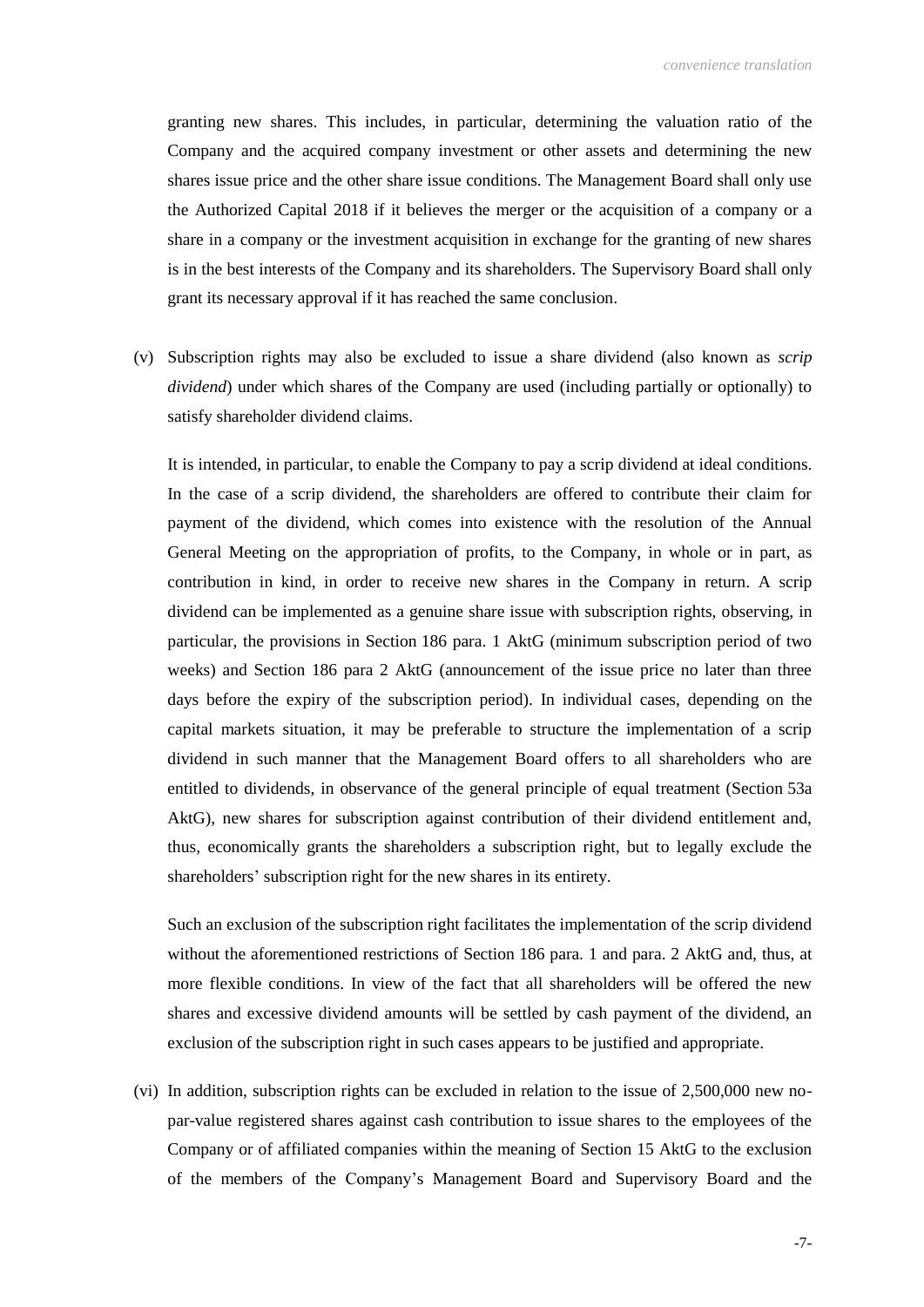members of the management boards, supervisory boards and other bodies of affiliated companies. To simplify the settlement process, the shares may also be subscribed for by a financial institution against cash contribution, in order for the Company to reacquire those shares for an issuance shares to the entitled employees of the Company. This gives the Company the opportunity to acknowledge the achievements of its employees and of the employees of its affiliated companies within the meaning of Section 15 AktG by issuing shares, and to thus allow the employees to participate in the Company's success. Incentivizing the employees by participating in the success of Vonovia shares on the stock exchange is also in the interest of the shareholders. Only if shareholders' subscription rights are excluded the Company can issue shares to its employees. In addition, the shares issued under this authorization, only form a relatively small part of the current Company's share capital (approx. 0.52%). Hence, the shareholders are only slightly diluted and have the opportunity to maintain their share of the Company's share capital at all times by effecting additional stock market purchases.

The above authorizations (i) to (vi) to exclude subscription rights in the event of capital increases against cash and/or in kind contributions are limited to an amount not exceeding 20% of the share capital, either at the time at which this authorization becomes effective or at the time at which it is exercised (if the latter is lower).

The above 20% cap is to include the Company's own shares sold during the term of this authorization subject to the exclusion of subscription rights and any shares issued or to be issued to satisfy bonds, insofar as the bonds were issued subject to the exclusion of shareholders' subscription rights during the term of this authorization. Shares issued during the term of this authorization on the basis of other corporate action and subject to the exclusion of shareholders' subscription rights are likewise to be included in this aforementioned 20% cap on the share capital.

This restriction also limits the potential dilution of the voting rights of the shareholders in relation to whom subscription rights have been excluded. The cap, decreased under the preceding inclusion clause, shall be increased again when a new authorization by the General Meeting to exclude shareholder subscription rights becomes effective after the decrease, to the extent of the reach of the new authorization, but up to a maximum of 20% of the share capital in accordance with the abovementioned stipulations. In this case, the General Meeting again has the opportunity to decide on the exclusion of subscription rights, meaning that the reason for inclusion had ceased to apply.

With these circumstances having been considered, the authorization to exclude subscription rights within the limits outlined is necessary, suitable, appropriate and in the interests of the Company. Insofar as the Management Board exercises one of the aforementioned authorizations to exclude